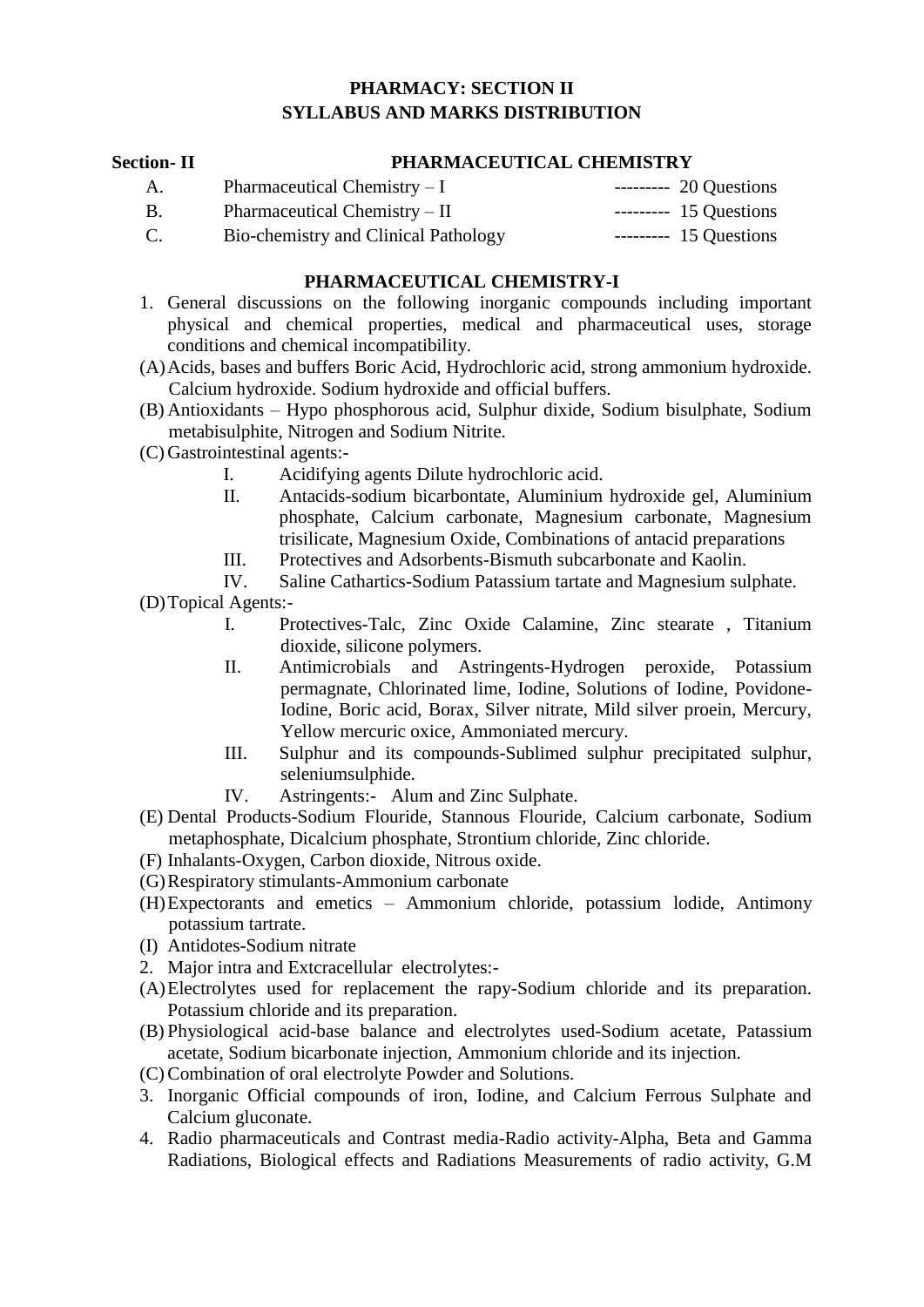Counter Radio isotopes their uses, storage and precautions with special reference to the official preparations.

- 5. Quality control of Drugs and Pharmaceuticals-Importance of quality control, significance efforts, methods used for quality control, sources of impurities in pharmeceuticals. Limit tests for Arsenic Chloride, sulphate, Iron and Heavy Metals.
- 6. Identification tests for cations and anions as per Indian pharmacopeia.

# **PHARMACEUTICAL CHEMISTRY - II**

- 1. Introduction to the nomenclature of organic chemical systems with particular reference to heterocyclic system containing upto 3 rings.
- 2. The Chemistry of following Pharmaceutical organic compounds. Covering their nomenclature, chemical structure, uses and the important Physical and Chemical Properties. (Chemical structure of on those compounds marked with asterisk. (\*)

The stability and storage conditions and the different type of Pharmaceutical formulations of these drugs and their popular brand names.

Antiseptics and Disinfectants – Proflavine \* Benzal - koniumchloride, cetrimide, chlorocresol \* Chloroxylene, Formaldehyde solution, Hexachlorophene, Liquified phenol, Nitrofurantoin Sulfonamides – Sulfadiazine Sulfaguandine\*

Phthalylsulfathiazole, Succinylsulfathizole. Sulfadimethoxazole, Cotrimoxazole,

Sulfacetamide\* Antileprotic Drugs – Clofazime, Thaimbutosine, Dapsone\* Solapsone. Anti – tubercular Drugs – Isoniazed \* PAS\*, Streptomycin, Rifampicin, Ethambutol\* Thiacetazone, Ethionamide, Cycloserine, Pyrazinamide\*.

Antiamoebic and Anthelmintic Drugs –Emetine, Metronidazole\* Halogenated

hydroxyquinolines, diloxanidefuroate, paramomycin Piperzine\* Mebandazole, D.E.C..\*

Antibiotics – Benzyl Pencillin\*, Phenoxy methyl Pencillin\*, Benzathine Pencillin,

Ampicillin\*, Cloaxocillin, Carbencillin, Gentamicin, Neomycin, Erythromycin, Tetracycline, Cephalexin, Cephaloridine, Cephalothin, Griseofuivin, Chloramphenical.

Antifungal agents – Undecylenic acid, Tolnaftate, Nystain, Ampthotericin Hamycin

Antimalarial Drugs – Chloroquine, Amodiaquine, Primaquine, Triflu Perazine, Thiothixene,

Haloperidol. Triperidol, Oxypertine, Chlordiazepoxide, Diazepam, Lorazepam, Meprobamate.

Hypnotics:- Phenobarbitone, butobarbitone, Cyclobarbitone, Nitrazepam, Gluthethimide\*, Methypylone, Paraldelnyde, Triclofos sodium, General Anaesthetics – Halothane\*,

Cyclopropane\*, Diethlehter\*, Methohexital sodium, Thiopental sodium Trichloroethylene. Antidepressant Drugs -Amitriptyline, imipramine\* pheneizine, Tranylcypromine.

Analeptics-Theophyline, Caffeine\*, Coramine\*, Coramine\*, Dextroamphetamine Adrenergic Drugs- Adrenaline\*, Noradrenaline, Isoprenaline\*, Phenylephrine, Salbutamol, Terbutaline, Ephedrine\*, Pseudoephedrine. Adrenergic Antagonist – Tolazoline, Propranolol\*, Practolol. Cholinergic Drugs-Neostigmine\*, Pyridostigmine, Pralidoxime, Pilocarpine, Physostigmine\*.

Cholinergic antagonists-Atropine\*, Hysocine, Homatropine, Propantheline\*, Benztropine, Tropicamide, Biperiden\*, Diuretic Drugs- Furosemide\*, Chlorothiazide,

Hydrochlorothiazide\*, Benzthiazide, Urea\*, Mannitol\*, Ethacrynic Acid.

Cardiovascular Drugs- Ethyl nitrite\*, Glyceryl Trinitrate, Alpha methyldopa, Guanthidine, Chlorpropamide\*, Tolbutamide, Glibencalmide, Phenformine\*, Metformin.

Coagulants and Anti-Coagulants-Heparin, Thrombin, Menadione,\*, Bishydroxycoumarin, warfarion sodium. Local Anesthetics lignocaine procaine,Benzocaine Histamine And – histaminic Agents – Histamine, Diphenhydramine\*, Promethzine Cyproheptadine, Mepyramine, Pheniramine, Chlorpheniramine\*.

Analgesics and Anti-pyretics-Morphin, Pethidine\*, Codeine, Methadone, Aspirin\*, Paracetamol\*, Analgin, Dextropropoxyphene. Pentazocine. Non-steroidal anti –inflammatory Agents-indomethacin\*, Phenyl butazone oxyphenbutezone lbuprofen Thyroxineand Antithyroids-Thyroxine, Methimazole Methylthiouracil, Propylthiouracil Diagnostic